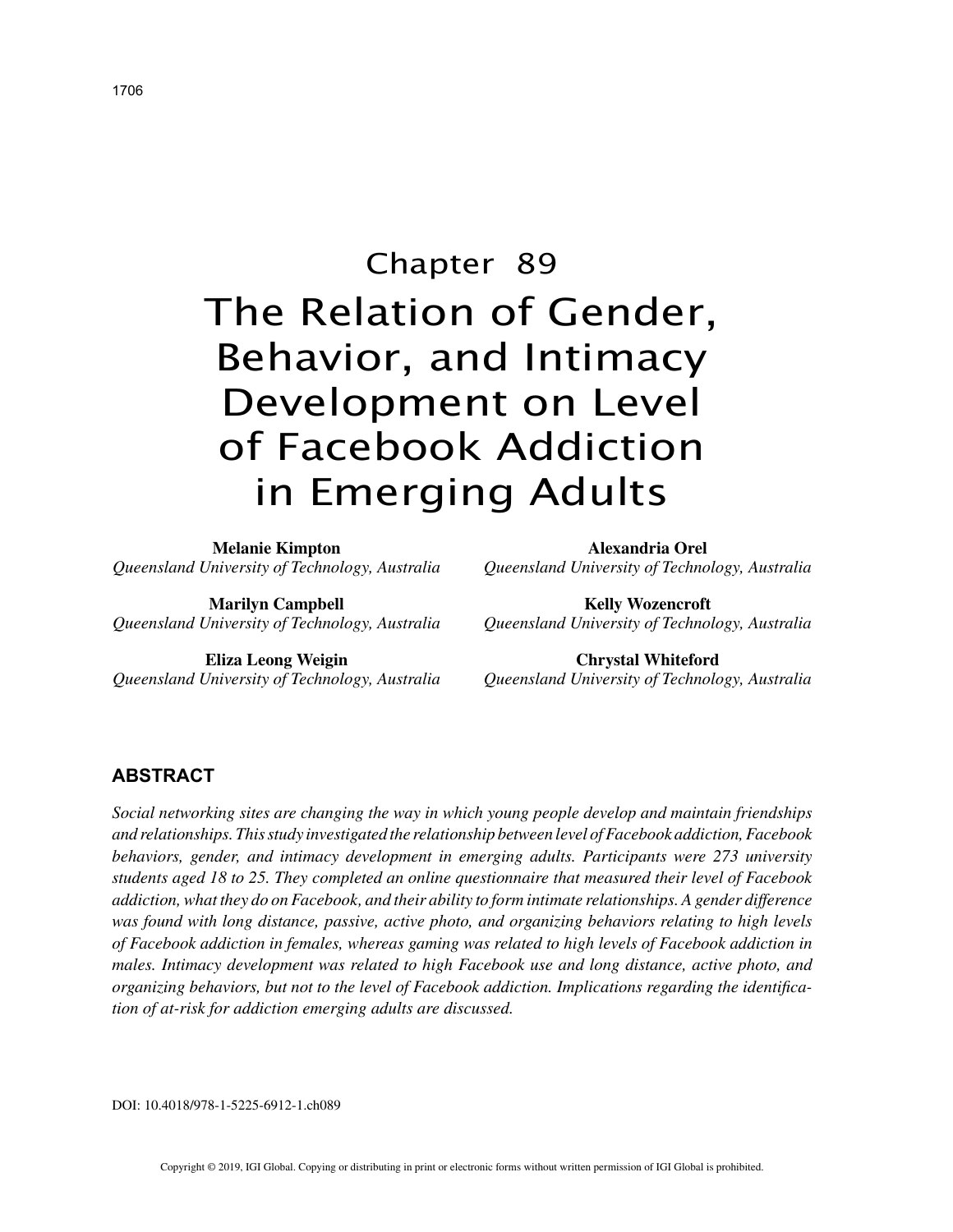## **INTRODUCTION**

Social networking sites are changing the way in which young people develop and maintain friendships and relationships (Subrahmanyam & Greenfield, 2008). Arguably the most popular and influential of these sites is Facebook (Jenkins-Guarnieri, Wright, & Hudiburgh, 2012). Media and academic research alike has criticized Facebook for its addictive qualities and has raised concerns about its relationship to the development of young people (Anderson, Fagan, Woodnutt, & Chamorro-Premuzic, 2012; Kuss, Griffiths, & Binder, 2013). While the key feature of Facebook is the ability to connect with other people and facilitate friendships (Sofiah, Omar, Bolong, & Osman, 2011; Tong, Van Der Heide, Langwell, & Walther, 2008), it may also serve a variety of different personal and social needs including online gaming, photo sharing, and monitoring of friend's behaviors. The concept of Facebook addiction is controversial; rather than being addicted *to* Facebook, it may be more likely that there are addictions *on* Facebook (Griffiths, 2012). The current study's aim was to examine the relationship between level of Facebook addiction, Facebook behaviors, and gender; and determine whether intimacy development was related to level of Facebook addiction.

Facebook was launched in 2004 and now has over 1.23 billion active users each month (Anderson et al., 2012; Facebook, 2014; Pempek, Yermolayever, & Calvert, 2009). Users create a "profile" that includes their basic information which allows communication with other users, uploading of photographs and videos, posting updates about what they are doing or thinking, and playing gamesPempek et al. 2009; Tong et al., 2008). Facebook's impact on changing the way in which people communicate has made it a centre of debate within the academic community with many considering it a useful, social way to connect with friends, while others suggest that it is an "isolating distraction" from creating deeper social interactions (Anderson et al., 2012; Carpenter, Green, & LaFlam, 2011).

### **Facebook Addiction**

Despite the potential positive consequences that Facebook has for social connection, there has been recent concern that excessive Facebook use is unhealthy, particularly in adolescents and emerging adults who are at higher risk of developing a social networking addiction (Sofiah et al., 2011; Subrahmanyam, Reich, Waechter, & Espinoza, 2008) due to differences in developing cognitive control. Some of the areas of a person's life that excessive Facebook can affect include work, study, health, and personal relationships (Balakrishnan & Shamim, 2013; Karaiskos, Tzavellas, Balta, & Paparrigonpoulous, 2010; Kirschner & Karpinski, 2010; Pempek et al., 2009).

Research on Internet addiction could help to determine what Facebook behaviors are indicative of levels of addiction. It has been found that online gaming, shopping, use of social Internet applications, and behaviors that elicit "communication pleasure", increase the risk of developing an Internet addiction (Chou & Hsiao, 2000; Kuss, Griffiths, & Binder, 2013). Communication pleasure, based upon Stephenson's Play Theory of Mass Communication, posits that use of a communication medium generates a pleasurable communication experience reminiscent of an addiction high (Stephenson, 1988). These varied activities suggest that people may be more likely to become addicted to specific Internet behaviors, rather than the Internet as a whole.

Despite no known research looking at the levels of Facebook addiction in males, many studies have found differences in the way in which males and females use Facebook. Females have been found to